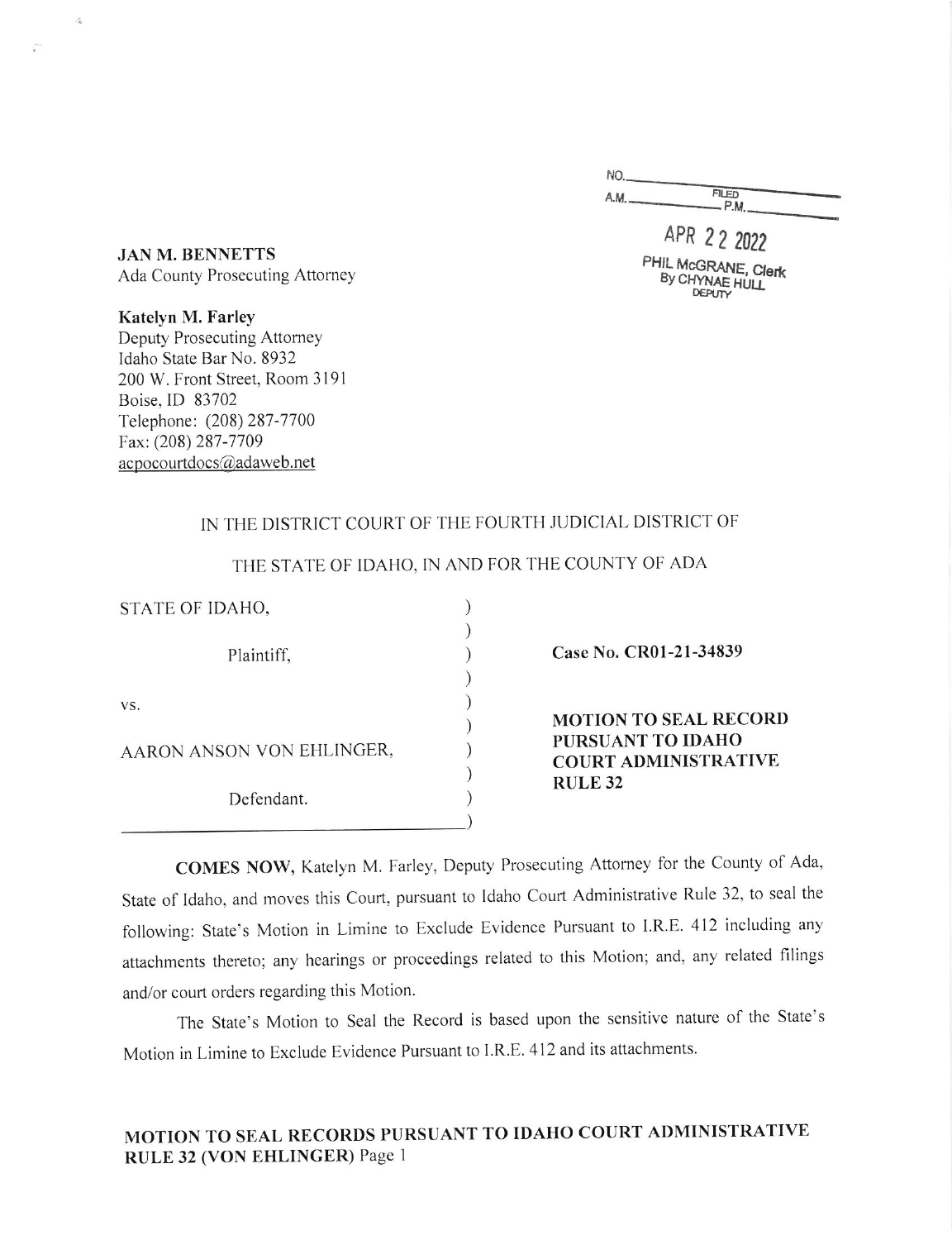ldaho Court Administrative Rule 32 governs the relcase, exemption from release and limitations upon release of judicial records. Specifically, I.C.A.R. 32 exempts certain records from public disclosure. Records of the type the State is requesting be sealed are specifically among those records that are exempt from public disclosure. See I.C.A.R. 32(i).

Idaho Administrative Court Rule 32(i) outlines the procedure for sealing court records:

In ruling on whether specific records should be disclosed, rcdacted or sealed by order of thc court, the court shall determine and make a finding of fact as to whether the interest in privacy or public disclosure predominates. If the court redacts or seals records to protect predominating privacy interests, it must fashion the least restrictive exception from disclosure consistent with privacy interests. Before a court may enter an order redacting or sealing records, it must also make one or more of the following determinations in writing:

- (l) That the documents or materials contain highly intimate facts or statemcnts, the publication of which would be highly objectionable to <sup>a</sup> reasonable person, or
- (2) That the documents or materials contain facts or statements that the court finds might be libelous, or
- (3) That the documents or materials contain facts or statements, the dissemination or publication of which would reasonably result in economic or financial loss or harm to a person having an interest in the documents or materials, or compromise the security of personnel, records or public property of or used by the judicial department, or
- (4) That the documents or materials contact facts or statements that might threaten or endanger the life or safety of individuals, or
- (5) That it is necessary to temporarily seal or redact the documents or materials to preserve the right to a fair trial.

#### I.C.A.R. 32(i).

Given the confidential nature of the information in the State's Motion and the attached documents and media. the State asks this Court to make the factual findings as follows:

> (l) The interests in privacy are predominant over the public's interest in disclosure.

## MOTION TO SEAL RECORDS PURSUANT TO IDAHO COURT ADMINISTRATIVE RULE 32 (VON EHLINGER) Page 2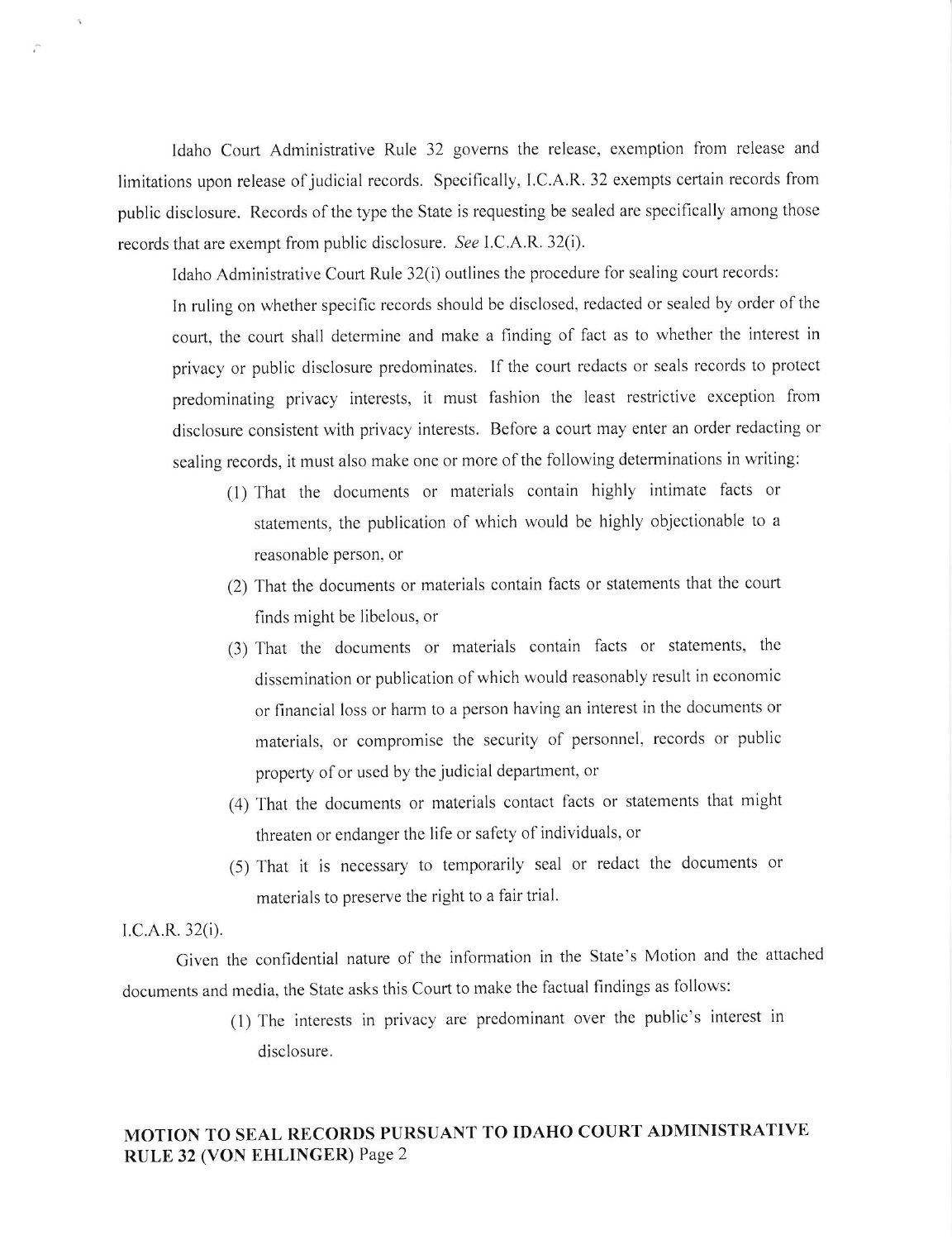- (2) Sealing thc documents and procecdings outlined above is the least restrictive measure consistent with the privacy interests at issue and with preserving the integrity of the criminal case.
- (3) That the documents or materials contain highly intimate facts or statements, the publication of which would be highly objectionable to a reasonable person.
- (4) That the documents or materials contain facts or statements that the court finds might be libelous.
- (5) That the documents or materials contain facts or statements, the dissemination or publication of which would reasonably result in economic or financial loss or harm to a person having an interest in the documents or materials, or compromise the sccurity of personnel, records or public property of or used by the judicial department.

Accordingly, the filings in this matter as well as related hearings and related documents are confidential. should remain confidential and are exempt from public disclosure. The State respectfully requests this Court to order that the following be scaled: State's Motion in Limine to Exclude Evidence Pursuant to l.R.E. 412 including any attachments thereto; any hearings or proceedings related to this Motion; and, any related filings and/or court orders regarding this Motion.

**DATED** 4/22/2022

JAN M. BENNETTS Ada County Prosecuting Attorney

Hatelepfarley

By: Katelyn M. Farley Deputy Prosecuting Attorney